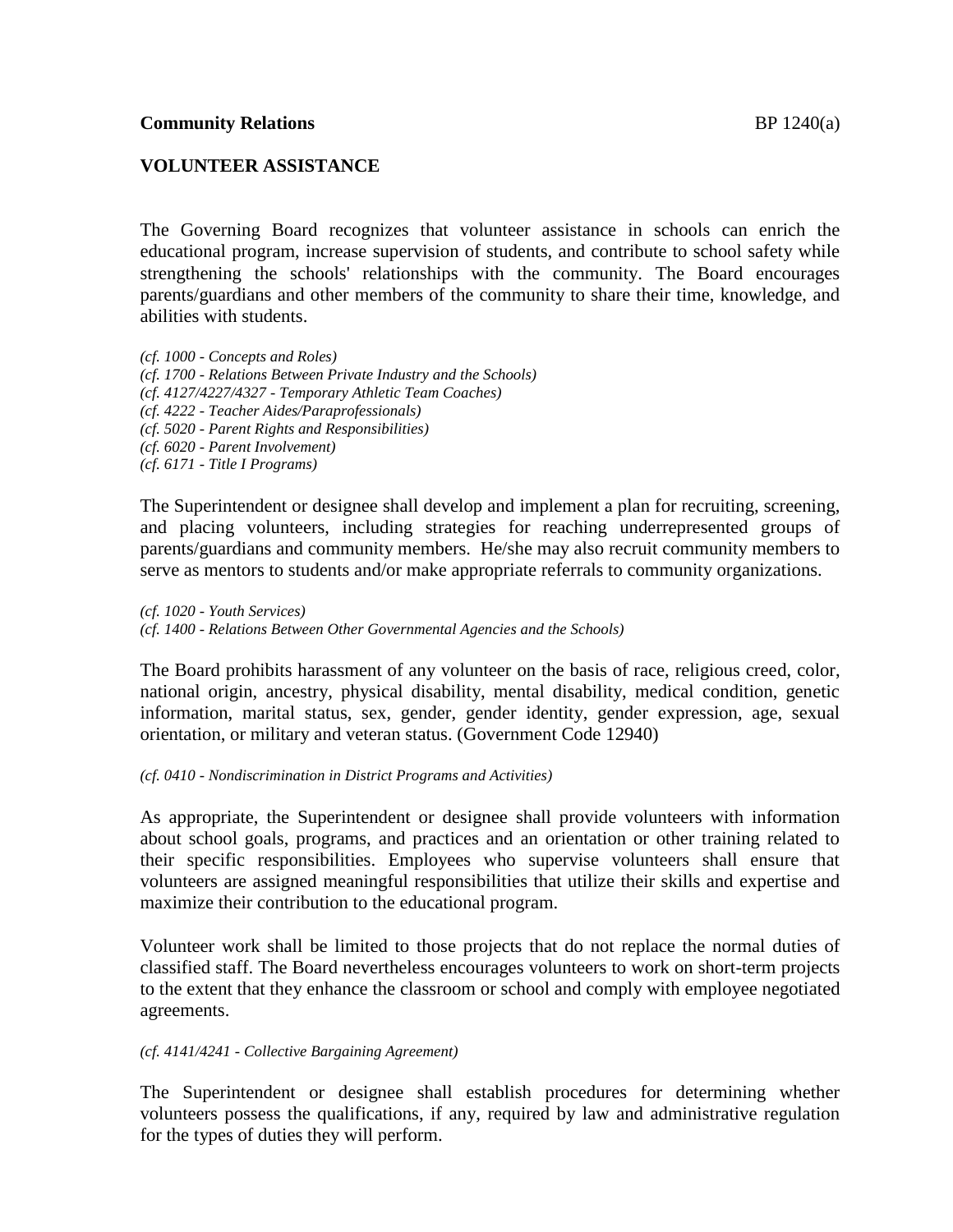Volunteers shall act in accordance with district policies, regulations, and school rules. The Superintendent or designee shall be responsible for investigating and resolving complaints regarding volunteers.

*(cf. 3515.2 - Disruptions)*

The Board encourages principals to develop a means for recognizing the contributions of each school's volunteers.

*(cf. 1150 - Commendations and Awards)*

The Superintendent or designee shall periodically report to the Board regarding the district's volunteer assistance program.

*(cf. 0500 - Accountability)*

#### **Workers' Compensation Insurance**

The Board desires to provide a safe environment for volunteers and minimize the district's exposure to liability.

Upon the adoption of a resolution by the Board, volunteers shall be entitled to workers' compensation benefits for any injury sustained while engaged in the performance of service for the district. (Labor Code 3364.5)

*(cf. 3530 - Risk Management/Insurance) (cf. 4157.1/4257.1/4357.1 - Work-Related Injuries)*

*Legal Reference: (see next page)*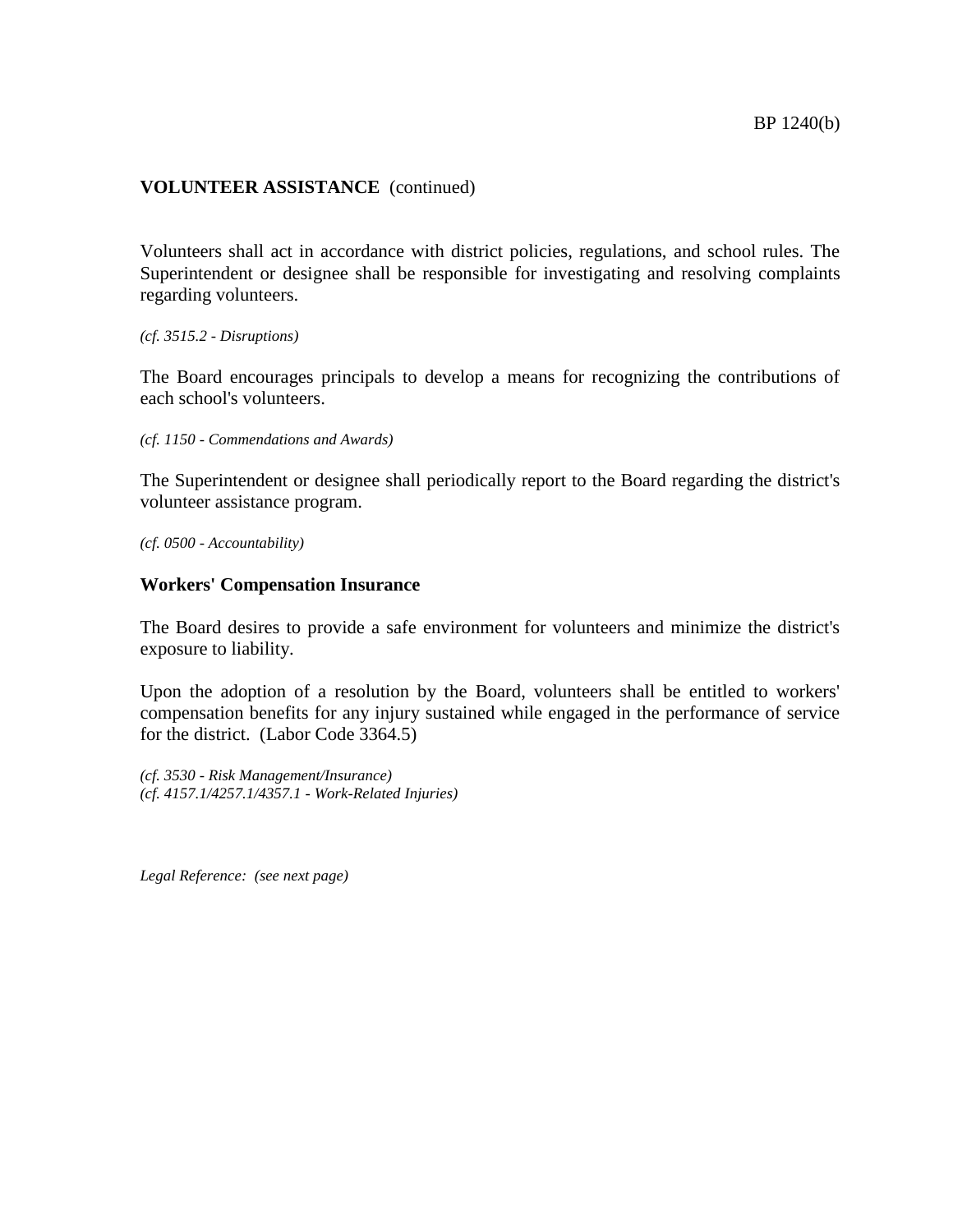*Legal Reference:*

*EDUCATION CODE 8482-8484.6 After School Education and Safety program 8484.7-8484.9 21st Century Community Learning Center program 35021 Volunteer aides 35021.1 Automated records check 35021.3 Registry of volunteers for before/after school programs 44010 Sex offense; definition 44814-44815 Supervision of students during lunch and other nutrition periods 45125 Fingerprinting requirements 45125.01 Interagency agreements for criminal record information 45340-45349 Instructional aides 45360-45367 Teacher aides 48981 Parental notifications 49024 Activity Supervisor Clearance Certificate 49406 Examination for tuberculosis GOVERNMENT CODE 3543.5 Prohibited interference with employees' rights 12940 Prohibited discrimination and harassment HEALTH AND SAFETY CODE 1596.7995 Immunization requirements for volunteers in child care center or preschool 1596.871 Fingerprints of individuals in contact with child day care facility clients LABOR CODE 1720.4 Public works; exclusion of volunteers from prevailing wage law 3352 Workers' compensation; definitions 3364.5 Authority to provide workers' compensation insurance for volunteers PENAL CODE 290 Registration of sex offenders 290.4 Information re: sex offenders 290.95 Disclosure by person required to register as sex offender 626.81 Sex offender; permission to volunteer at school CODE OF REGULATIONS, TITLE 22 101170 Criminal record clearance 101216 Health screening, volunteers in child care centers PUBLIC EMPLOYMENT RELATIONS BOARD DECISIONS Whisman Elementary School District, (1991) PERB Decision No. 868*

*Management Resources:*

*WEB SITES*

*CSBA: http://www.csba.org*

*California Department of Education, Parents/Family and Community: http://www.cde.ca.gov/ls/pf California Department of Justice, Megan's Law: http://www.meganslaw.ca.gov California Parent Teacher Association: http://www.capta.org Commission on Teacher Credentialing: http://www.ctc.ca.gov*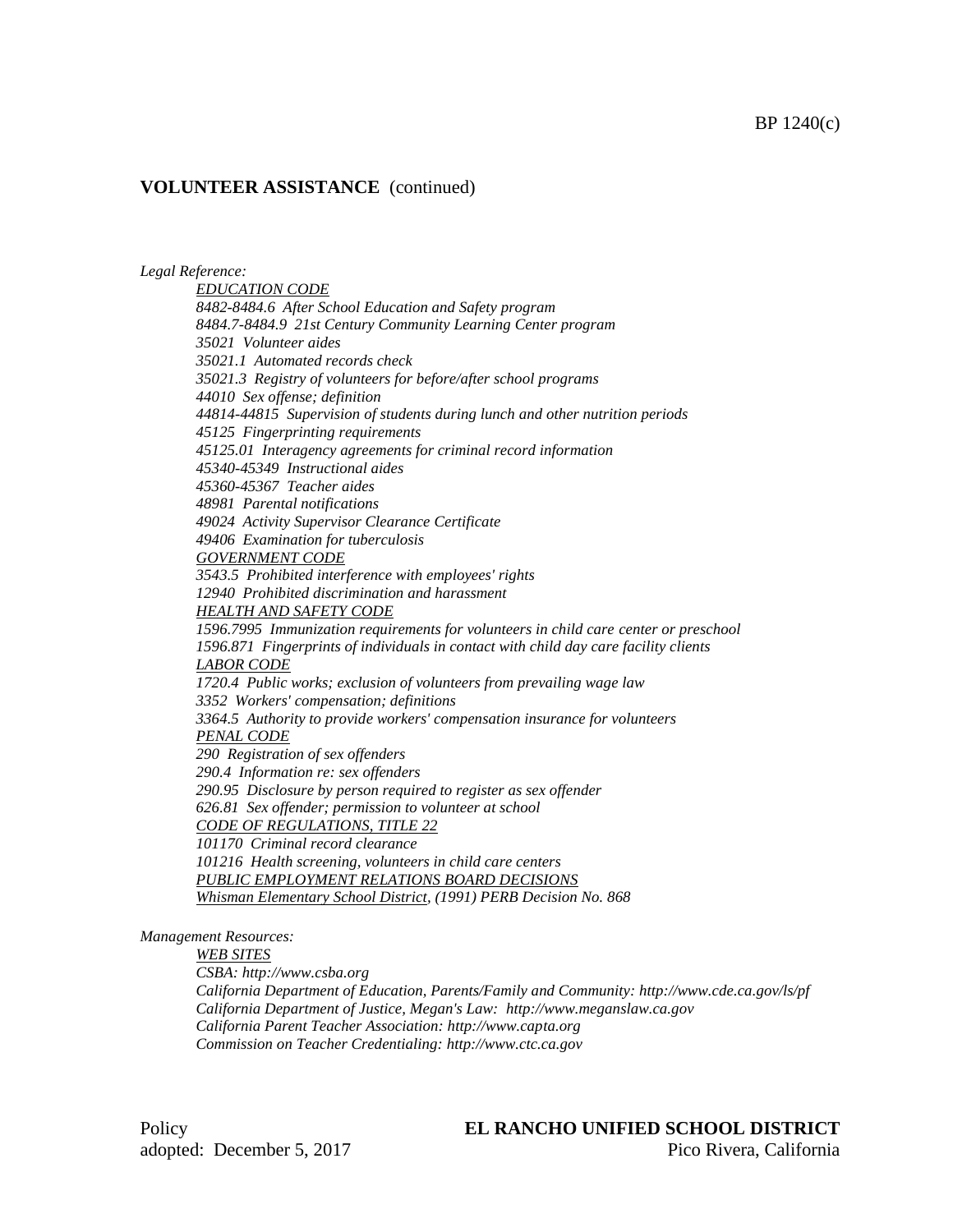# **VOLUNTEER ASSISTANCE**

## **Duties of Volunteers**

The Superintendent or designee may assign volunteers to:

1. Assist certificated personnel in the performance of their duties, including in the supervision of students and in the performance of instructional tasks which, in the judgment of the certificated personnel to which the volunteer is assigned, may be performed by a person not licensed as a classroom teacher (Education Code 35021, 45343, 45344, 45349)

*(cf. 4222 - Teacher Aides/Paraprofessionals) (cf. 5148 - Child Care and Development) (cf. 5148.2 - Before/After School Programs)*

- 2. Serve as nonteaching aides under the immediate supervision and direction of certificated personnel to perform noninstructional work which assists certificated personnel in the performance of teaching and administrative responsibilities (Education Code 35021)
- 3. Supervise students during lunch, breakfast, or other nutritional periods (Education Code 35021, 44814, 44815)
- 4. Work on short-term facilities projects pursuant to the section below entitled "Volunteer Facilities Projects"
- 5. Perform other duties in support of district or school operations as approved by the Superintendent or designee

*(cf. 6163.1 - Library Media Centers)*

Volunteers shall not be authorized to assign grades to students, and shall not be used to assist certificated staff in performing teaching or administrative responsibilities in place of regularly authorized classified employees who have been laid off. (Education Code 35021, 45344)

*(cf. 4217.3 - Layoff/Rehire)*

### **Basic Skills Proficiency Requirement**

Volunteers who supervise or provide instruction to students pursuant to Education Code 45349 shall submit evidence of basic skills proficiency to the Superintendent or designee. (Education Code 45344.5, 45349)

*(cf. 4212 - Appointment and Conditions of Employment)*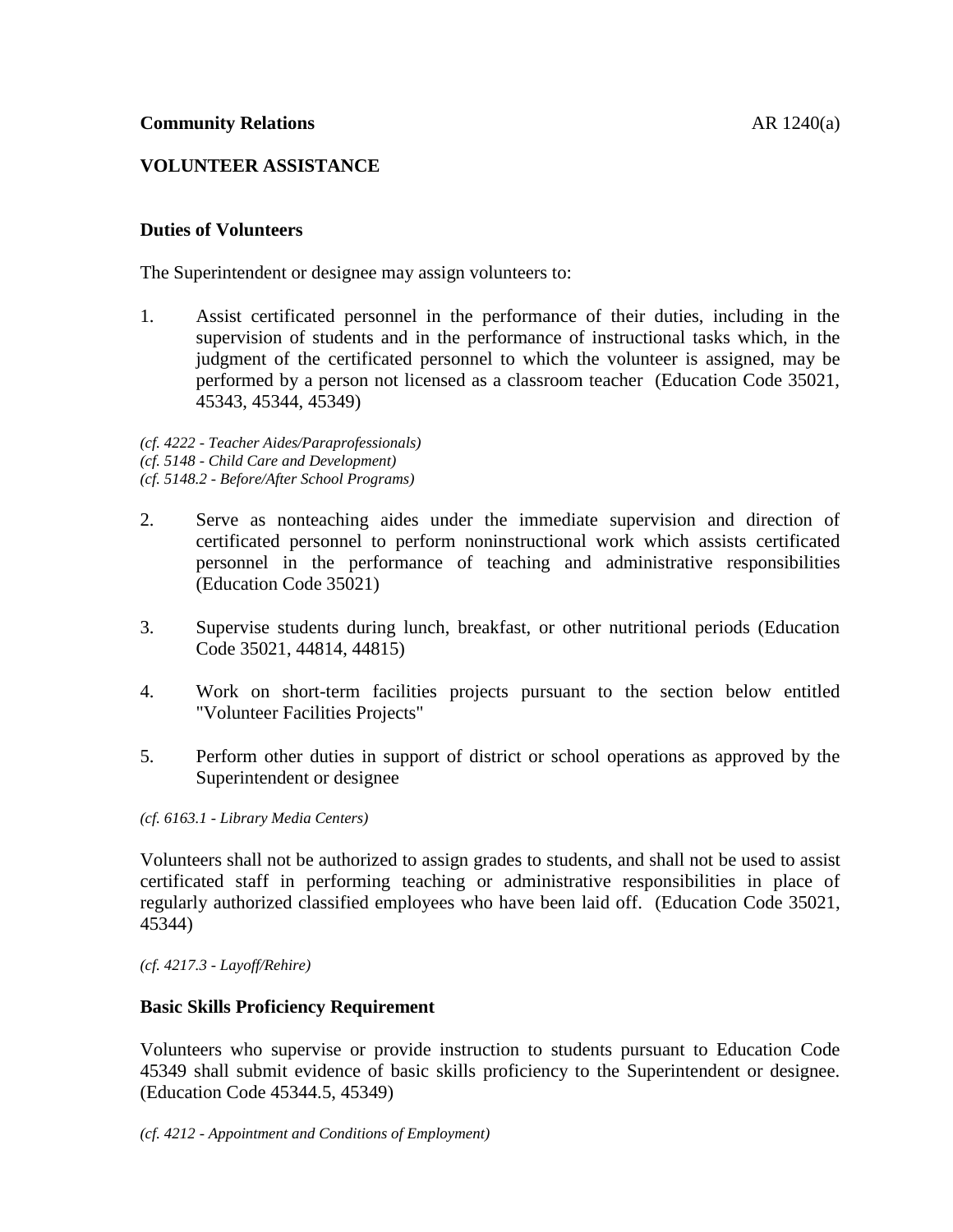### **Criminal Background Check**

Prior to assuming a volunteer position working with students in a district-sponsored student activity program, a volunteer shall obtain fingerprint clearance through the Department of Justice (DOJ) and Federal Bureau of Investigation. At his/her discretion, the volunteer may choose to meet this requirement by obtaining an Activity Supervisor Clearance Certificate from the Commission on Teacher Credentialing. Student activity programs include, but are not limited to, scholastic programs, interscholastic programs, and extracurricular activities sponsored by the district or a school booster club, such as cheer team, drill team, dance team, and marching band. (Education Code 49024)

*(cf. 4112.5/4212.5/4312.5 - Criminal Background Check) (cf. 4127/4227/4327 - Temporary Athletic Team Coaches) (cf. 6145 - Extracurricular and Cocurricular Activities)*

The Superintendent or designee shall determine which volunteer positions in the district are subject to the above requirement.

The criminal background check requirement shall not apply to volunteer supervisors for breakfast, lunch, or other nutritional periods or to volunteer nonteaching aides under the immediate supervision and direction of certificated personnel pursuant to Education Code 35021, including parents/guardians volunteering in a classroom or on a field trip or community members providing noninstructional services. (Education Code 49024)

### **Registered Sex Offenders**

The Superintendent or designee may require all volunteers to disclose whether they are a registered sex offender and/or to provide the district with sufficient information in order to allow verification of this status on the DOJ's Megan's Law web site.

### **Tuberculosis Assessment/Examination**

Upon initial volunteer assignment, a volunteer shall have on file with the school a certificate showing that he/she has submitted to a tuberculosis risk assessment and, if tuberculosis risk factors were identified, was examined and found to be free of infectious tuberculosis. (Education Code 49406)

#### *(cf. 4112.4/4212.4/4312.4 - Health Examinations)*

### **Volunteer Facilities Projects**

All volunteer facilities projects shall have approximate start and completion dates and shall be approved by the principal in advance. Projects also shall be approved in advance by the Superintendent or designee if they involve the following types of work: